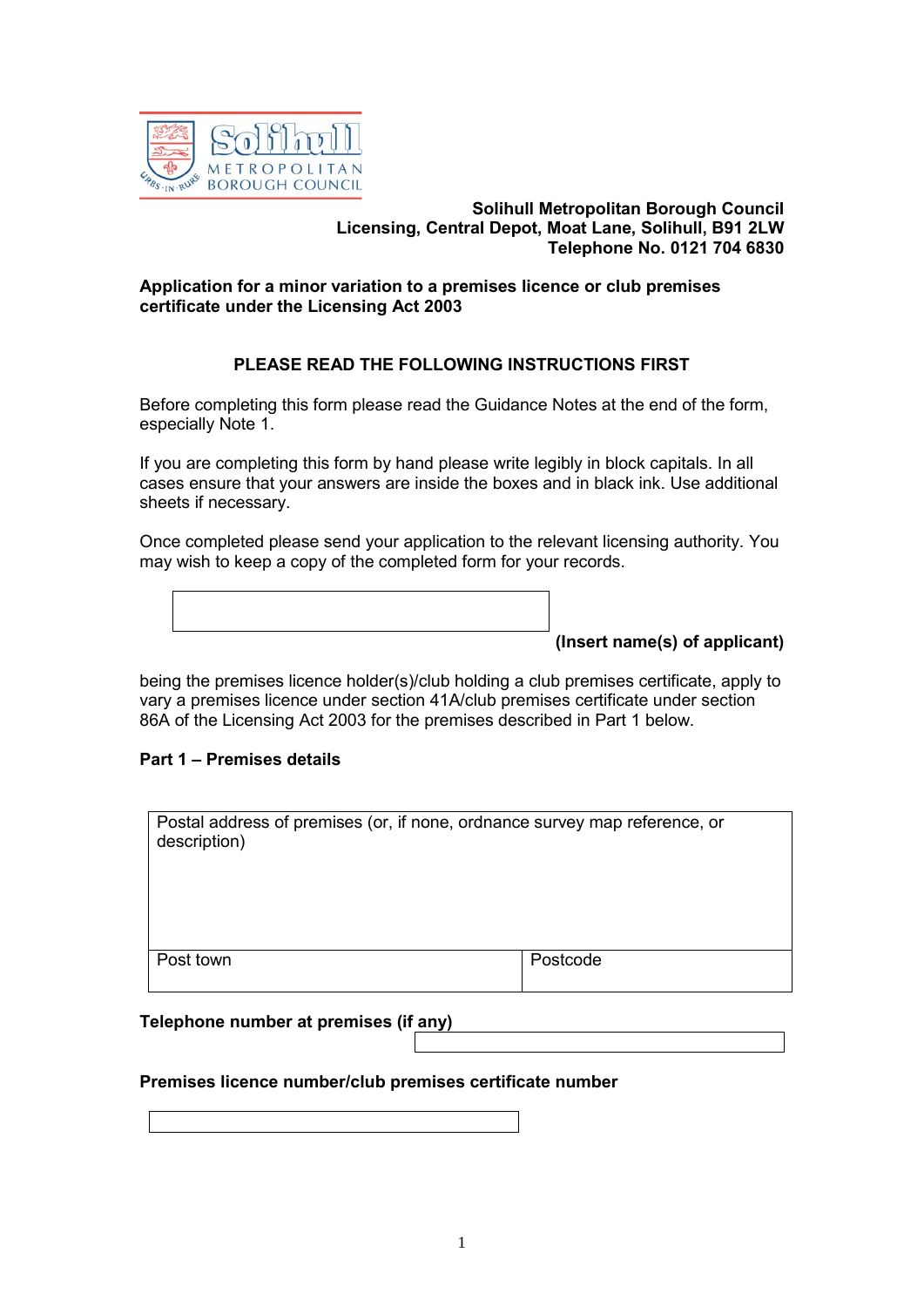**Brief description of premises** (Please see Guidance Note 2)

# **Part 2 – Applicant Details**

I am/we are the premises licence holder/club premises certificate holder. (Please delete as appropriate)

Contact phone number in working hours (if any)

| Applicant Postal address IF DIFFERENT FROM PREMISES ADDRESS                            |          |  |
|----------------------------------------------------------------------------------------|----------|--|
| Post town                                                                              | Postcode |  |
|                                                                                        |          |  |
| Please provide email address if you would prefer us to contact you by email (optional) |          |  |
|                                                                                        |          |  |

# **Part 3 – Proposed variation(s)**

Do you want the proposed variation to have effect as soon as possible?  $\Box$  Yes  $\Box$ No

DDMMYYYY

Please tick

If not, from what date do you want the variation to take effect?

Do you want the proposed variation to have effect in relation to the introduction of the late night levy? (Please see Guidance Note 3)  $\Box$ Yes  $\Box$  No

**Please describe the proposed variation(s) in detail in the box below and explain why you consider that they could not have an adverse effect on the promotion of any of the licensing objectives (See Guidance Note 1). This should include whether new or increased levels of licensable activities will be taking place indoors or outdoors (indoors may include a tent):**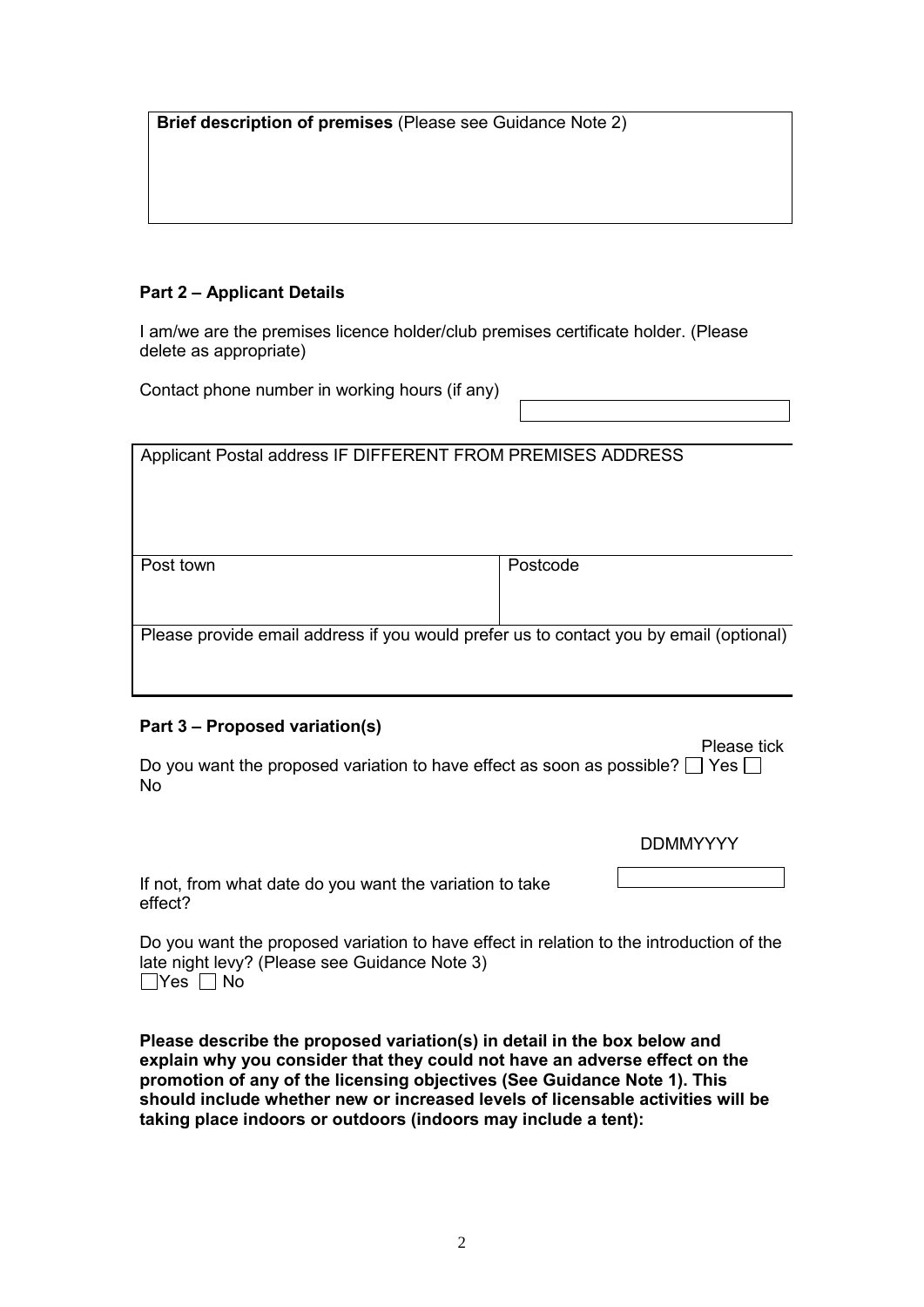**Details of proposed variation(s)** (Please see Guidance Note 4)

|  | Details of proposed variation(s) (Continued) |  |
|--|----------------------------------------------|--|

# **Part 4 – Operating Schedule**

Please tick those parts of the Operating Schedule which would be subject to change if this application to vary were successful.

**Provision of regulated entertainment** (please read guidance note 5)

|                                                                                                                                                                                                                                            | Please tick all that apply |
|--------------------------------------------------------------------------------------------------------------------------------------------------------------------------------------------------------------------------------------------|----------------------------|
| a. plays<br>b. films<br>c. indoor sporting events<br>d. boxing or wrestling entertainment<br>e. live music<br>f. recorded music<br>g. performances of dance<br>h. anything of a similar description to that falling within (e), (f) or (g) |                            |
| Provision of late night refreshment                                                                                                                                                                                                        |                            |

# **Supply of alcohol**

(Note that this can only relate to reducing licensed hours, or moving them without any overall increase between 7am and 11pm)

 $\Box$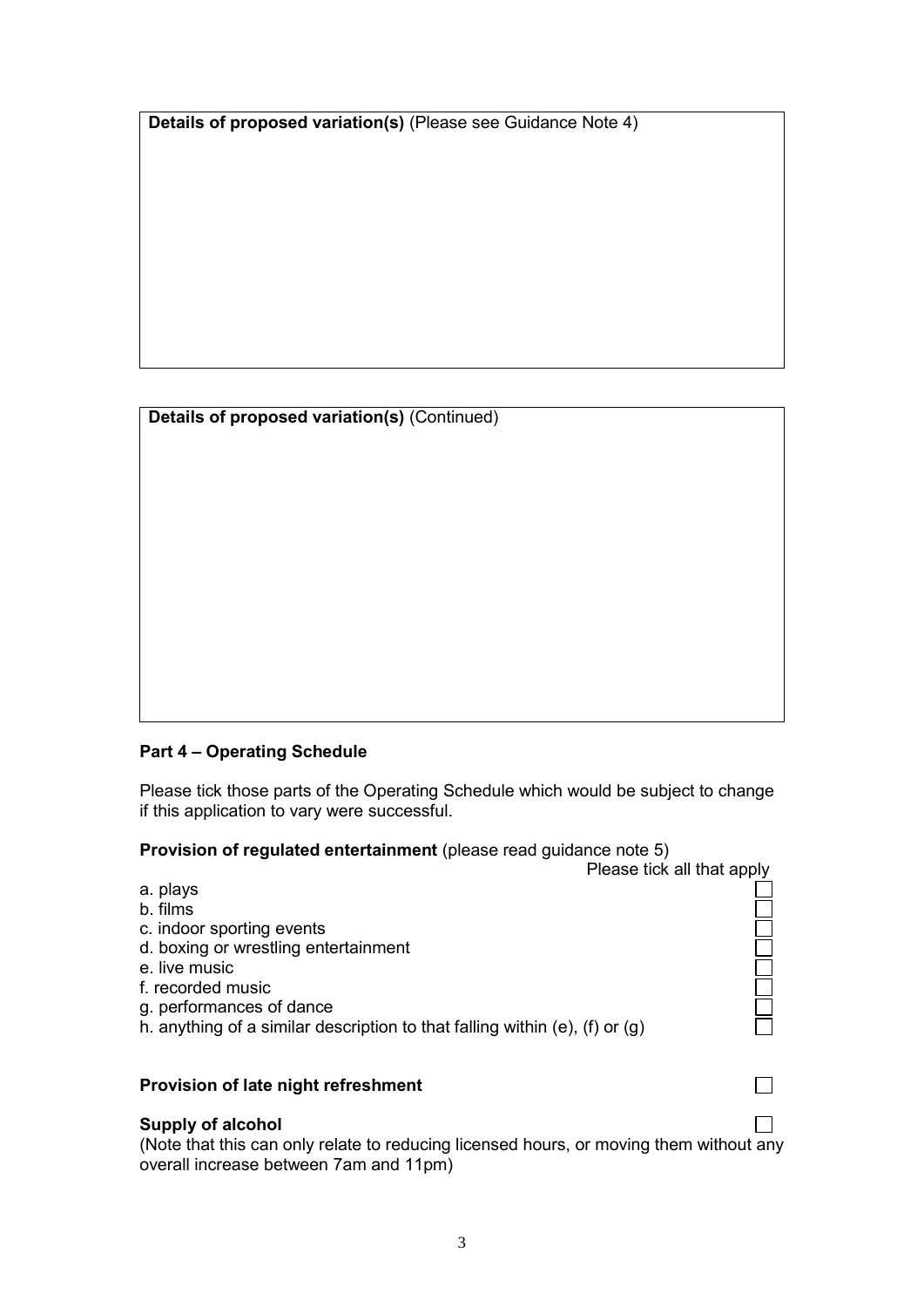Please tick to indicate you have enclosed the following:

 $\sim$ 

I have enclosed the premises licence/club premises certificate

I have enclosed the relevant part of the premises licence/ club premises certificate  $\Box$ 

I have included a copy of the plan (this is necessary if the proposed variation will affect the layout)  $\Box$ 

If you have not ticked one of the previous three boxes, please explain why in the box below.

**Reasons why you have not enclosed the premises licence/club premises certificate or relevant parts.** 

**Any further information to support your application.** (See Guidance Note 6)

CHECKLIST: Please tick to indicate agreement

.

- I have made or enclose payment of the fee.  $\Box$
- I have not made or enclosed payment of the fee because this application has been made in relation to the introduction of the late night levy.  $\Box$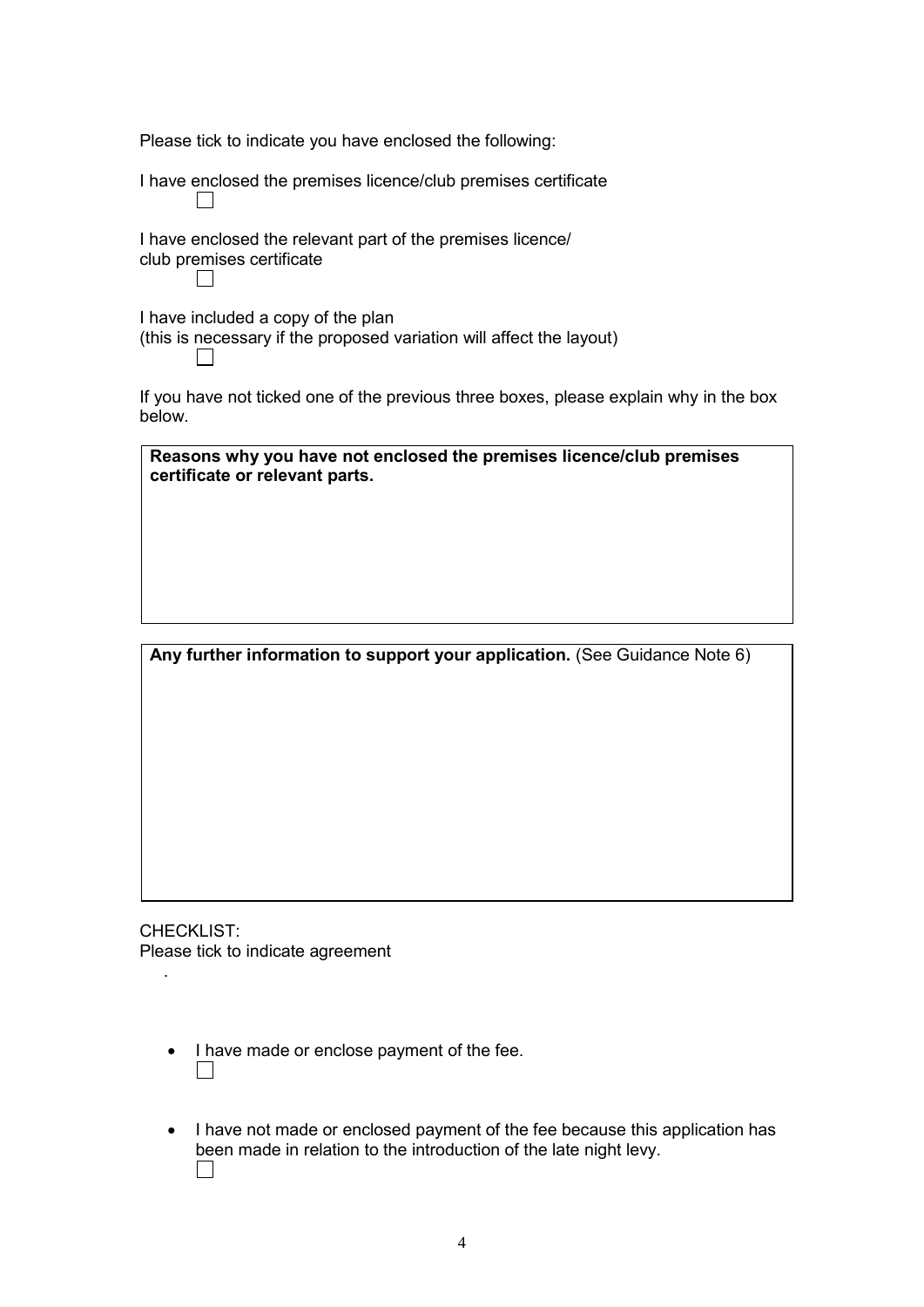- I have enclosed the plan, if appropriate, of the premises in scale [1mm to 100mm], unless otherwise agreed with the licensing authority.  $\Box$
- I have enclosed the premises licence/club premises certificate or relevant part of it or provided an explanation.  $\mathcal{L}(\mathcal{L})$
- I understand that if I do not comply with the above requirements my application will be rejected.  $\Box$

I understand that I must now advertise my application for a continuous period beginning on the first working day after the day on which the application was given to the relevant licensing authority and ending at the expiry of the ninth consecutive working day after that day.

#### **IT IS AN OFFENCE, UNDER SECTION 158 OF THE LICENSING ACT 2003, TO MAKE A FALSE STATEMENT IN OR IN CONNECTION WITH THIS APPLICATION. THOSE WHO MAKE A FALSE STATEMENT MAY BE LIABLE ON SUMMARY CONVICTION TO A FINE OF ANY AMOUNT.**

# **Part 5 – Signatures and Contact Details**

(See Guidance Note 7)

**Premises Licence**: Signature of applicant (the current premises licence holder) or applicant's solicitor or other duly authorised agent (see Guidance Note 8). If signing on behalf of the applicant, please state your name and in what capacity you are authorised to sign:

| Signature |  |
|-----------|--|
| Date      |  |
| Capacity  |  |

**Where the premises licence is jointly held, signature of 2nd applicant (the current premises licence holder) or 2nd applicant's solicitor or other authorised agent** (See Guidance Note 9). If signing on behalf of the applicant, please state in what capacity.

| Signature |  |
|-----------|--|
| Date      |  |
| Capacity  |  |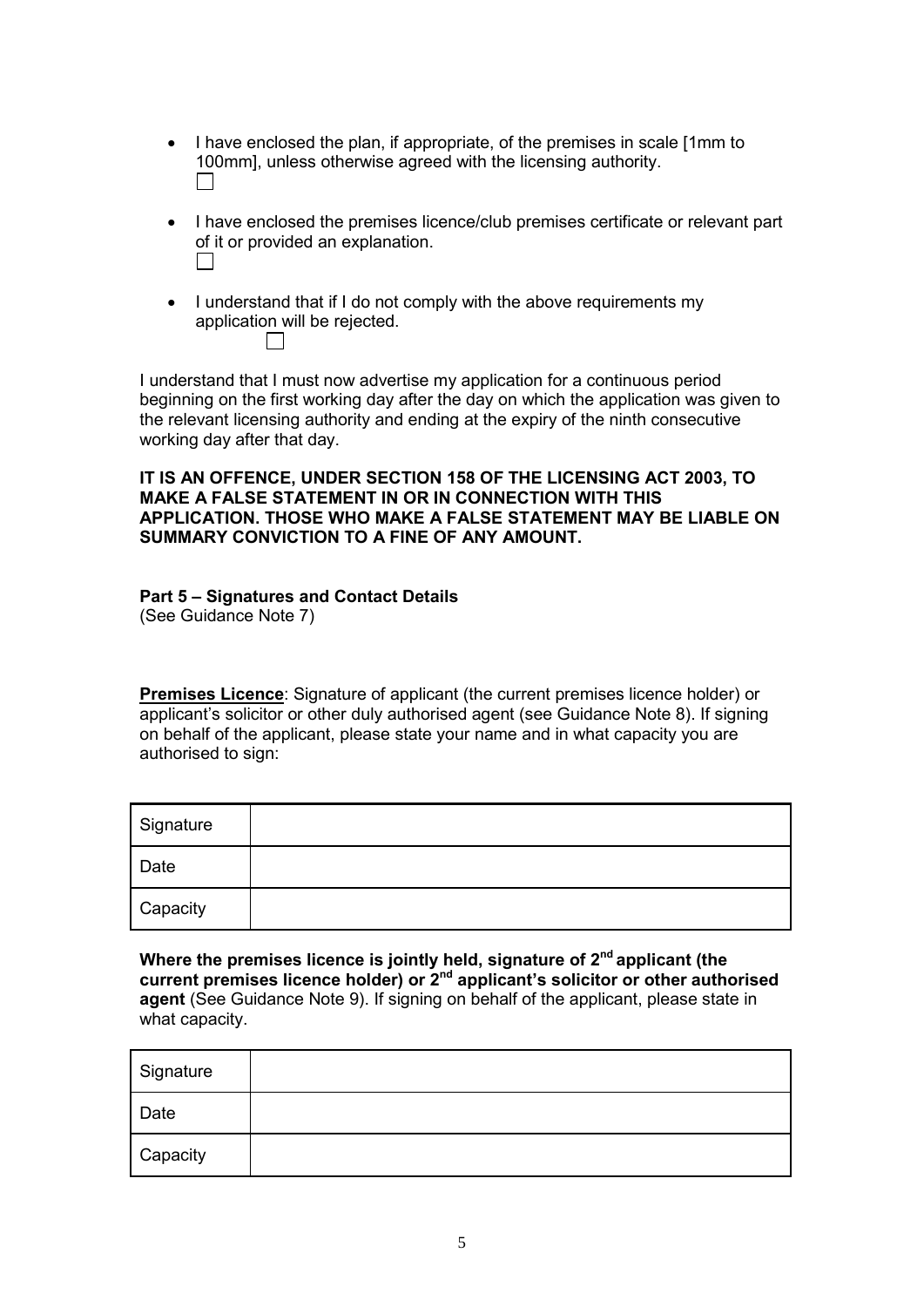# **Where the premises are a club**

I (insert full name) make this application on behalf of the club and have authority to bind the club.

| Signature |  |
|-----------|--|
| Date      |  |
| Capacity  |  |

| Contact name (where not previously given) and address for correspondence<br>associated with this application. (See Guidance Note 10) |                                                                                         |  |
|--------------------------------------------------------------------------------------------------------------------------------------|-----------------------------------------------------------------------------------------|--|
| Post town                                                                                                                            | Postcode                                                                                |  |
| Telephone number (if any)                                                                                                            | If you would prefer us to correspond with you by<br>email your email address (optional) |  |

# **Notes for Guidance**

1. General Note: The minor variations process can only be used for variations that could have no adverse impact on the promotion of any of the four licensing objectives. (These are: the prevention of crime and disorder; public safety; the prevention of public nuisance; and the protection of children from harm.)

It cannot be used to:

- extend the period for which the licence has effect;
- vary substantially the premises to which it relates;
- specify, in a premises licence, an individual as the designated premises supervisor;
- add the sale by retail or supply of alcohol as an activity authorised by a licence or certificate;
- authorise the sale by retail or supply of alcohol at any time between 11pm and 7am;
- authorise an increase in the amount of time on any day during which alcohol may be sold by retail or supplied;
- include the alternative licence condition referred to in section 41D(3) of the Licensing Act 2003 in a premises licence.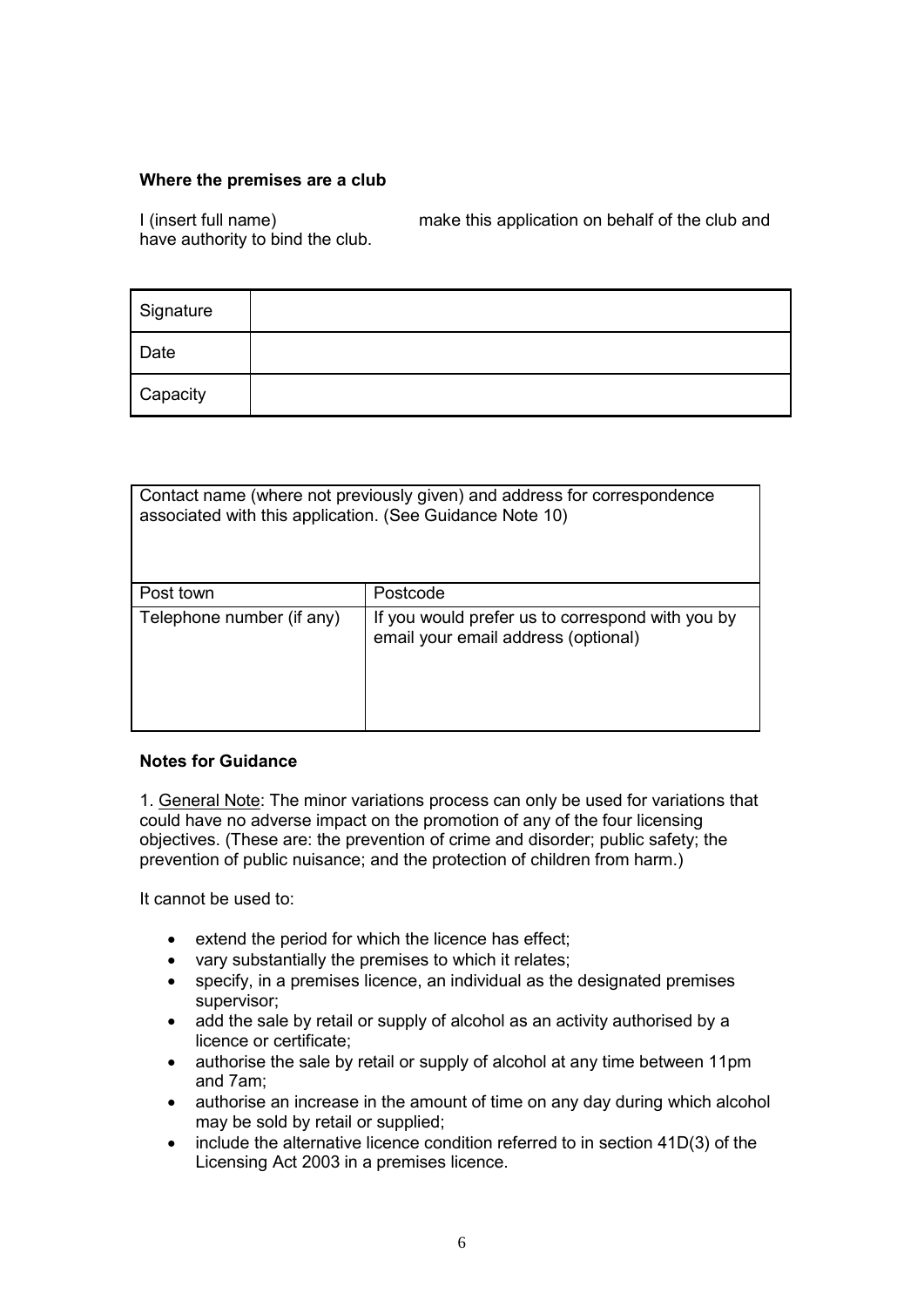2. Description of premises: For example the type of premises, its general situation and layout and any other information which could be relevant to the licensing objectives. This should include any activities in or associated with the use of the premises which may give rise to concern in respect of children regardless of whether you intend children to have access to the premises, for example (but not exclusively) nudity or semi-nudity, films for restricted age groups, the presence of gaming machines etc.

3. You do not have to pay a fee if the only purpose of the variation for which you are applying is to avoid becoming liable to the late night levy.

4 . Give full details of all the proposed variation(s). Failure to provide sufficient information may lead to the refusal of your application. Details should include a description of the proposed variation(s) in terms as precise as possible. If you are not precise, the licensing authority may decide that the changes you propose would be potentially broader in scope than you intend and reject your application as not being a 'minor' variation. You should also include a statement about why you consider the variations proposed could not have an impact on the licensing objectives listed in section 4(2) of the Act. You should cover each of the objectives that could possibly apply to your proposal (or if more than one, to each proposal) and say why you think there could be no adverse impact on that objective. Your application will be assisted by including as much information as you can about this. **(However, there is a box at the end of the form for 'further information', and this should be used for any relevant background information not directly related to the variation.)** Relevant information includes:

a) **Variations to licensable activities/licensing hours** (all timings should be given in 24 hour clock e.g. 16.00. Only give details for the days of the week when you intend the premises to be used for the activity), such as:

- Whether new or increased levels of licensable activities will be taking place indoors or outdoors (indoors may include a tent);
- Relevant further details, for example whether music will be amplified or unamplified;
- Standard days and timing when the activity will take place, including start and finish times;
- Any seasonal variations in timings, e.g. additional days during the summer; and
- Non-standard timings, e.g. where you wish the activity to go on longer on a particular day such as Christmas Eve.

b) **Variations to premises/club layout**: If you are applying for a variation to the layout of your premises, you must include a revised plan. You should be aware that your application is likely to be refused if the proposed variation could:

- increase capacity for drinking on the premises;
- affect access between the public part of the premises and the rest of the premises or the street or public way, e.g. block emergency exits or routes to emergency exits; or
- impede the effective operation of a noise reduction measure.

c) **Revisions, removals and additions of conditions**: The minor variation process may be used to remove conditions which are out of date or invalid and to revise conditions which are unclear (as long as the intention and effect remains the same). It can also be used to add a new condition volunteered by the applicant or mutually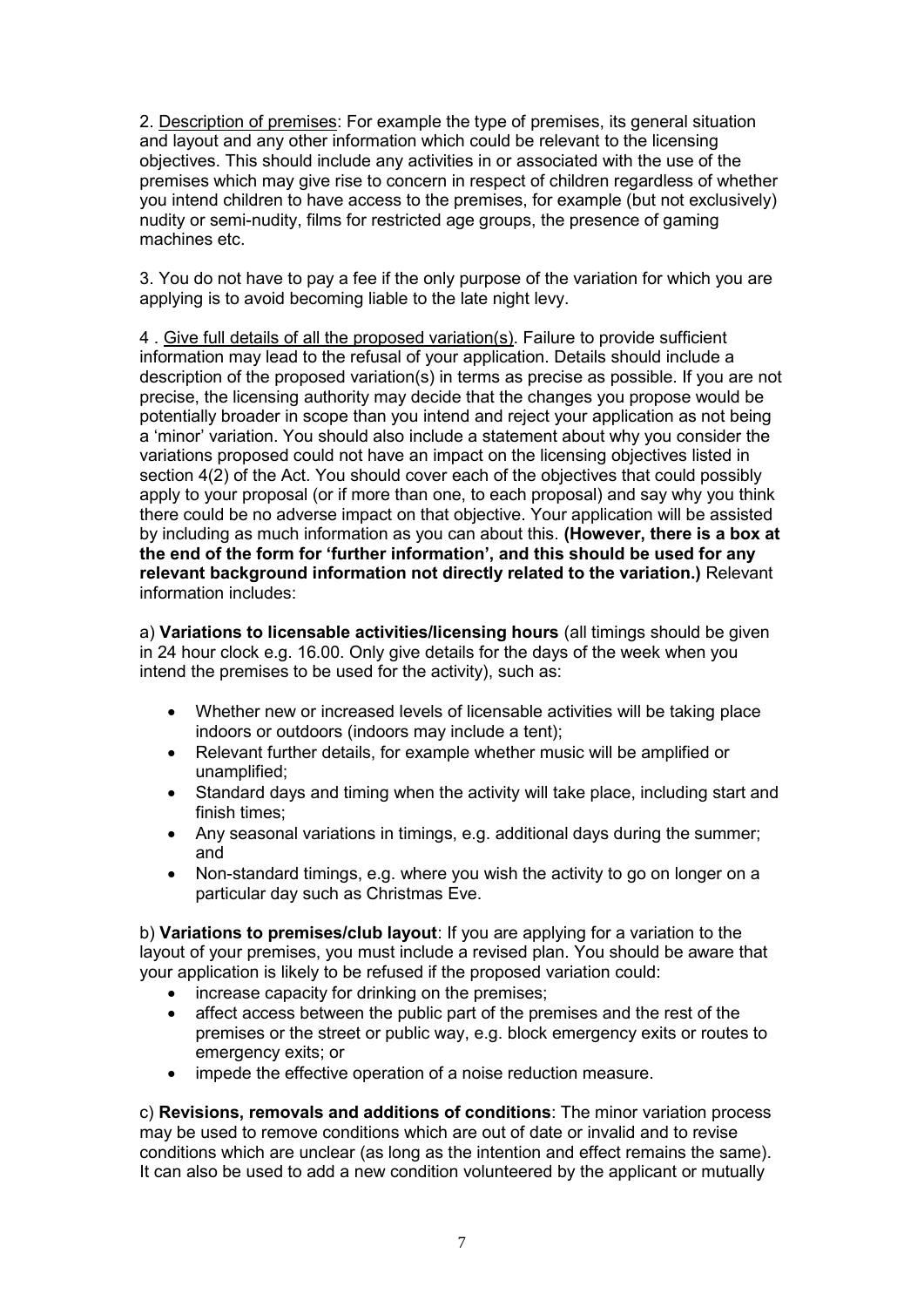agreed between the applicant and a responsible authority, such as the police or the environmental health authority (subject to impact on the licensing objectives).

d) **Variations to opening hours**: details of any changes to hours when the premises or club is open to the public.

- 5. In terms of specific regulated entertainments please note that:
	- Plays: no licence is required for performances between 08.00 and 23.00 on any day, provided that the audience does not exceed 500.
	- Films: no licence is required for 'not-for-profit' film exhibition held in community premises between 08.00 and 23.00 on any day provided that the audience does not exceed 500 and the organiser (a) gets consent to the screening from a person who is responsible for the premises; and (b) ensures that each such screening abides by age classification ratings.
	- Indoor sporting events: no licence is required for performances between 08.00 and 23.00 on any day, provided that the audience does not exceed 1000.
	- Boxing or Wrestling Entertainment: no licence is required for a contest, exhibition or display of Greco-Roman wrestling, or freestyle wrestling between 08.00 and 23.00 on any day, provided that the audience does not exceed 1000. Combined fighting sports – defined as a contest, exhibition or display which combines boxing or wrestling with one or more martial arts – are licensable as a boxing or wrestling entertainment rather than an indoor sporting event.
	- Live music: no licence permission is required for:
		- o a performance of unamplified live music between 08.00 and 23.00 on any day, on any premises.
		- o a performance of amplified live music between 08.00 and 23.00 on any day on premises authorised to sell alcohol for consumption on those premises, provided that the audience does not exceed 500.
		- o a performance of amplified live music between 08.00 and 23.00 on any day, in a workplace that is not licensed to sell alcohol on those premises, provided that the audience does not exceed 500.
		- o a performance of amplified live music between 08.00 and 23.00 on any day, in a church hall, village hall, community hall, or other similar community premises, that is not licensed by a premises licence to sell alcohol, provided that (a) the audience does not exceed 500, and (b) the organiser gets consent for the performance from a person who is responsible for the premises.
		- o a performance of amplified live music between 08.00 and 23.00 on any day, at the non-residential premises of (i) a local authority, or (ii) a school, or (iii) a hospital, provided that (a) the audience does not exceed 500, and (b) the organiser gets consent for the performance on the relevant premises from: (i) the local authority concerned, or (ii) the school or (iii) the health care provider for the hospital.
	- Recorded Music: no licence permission is required for:
		- o any playing of recorded music between 08.00 and 23.00 on any day on premises authorised to sell alcohol for consumption